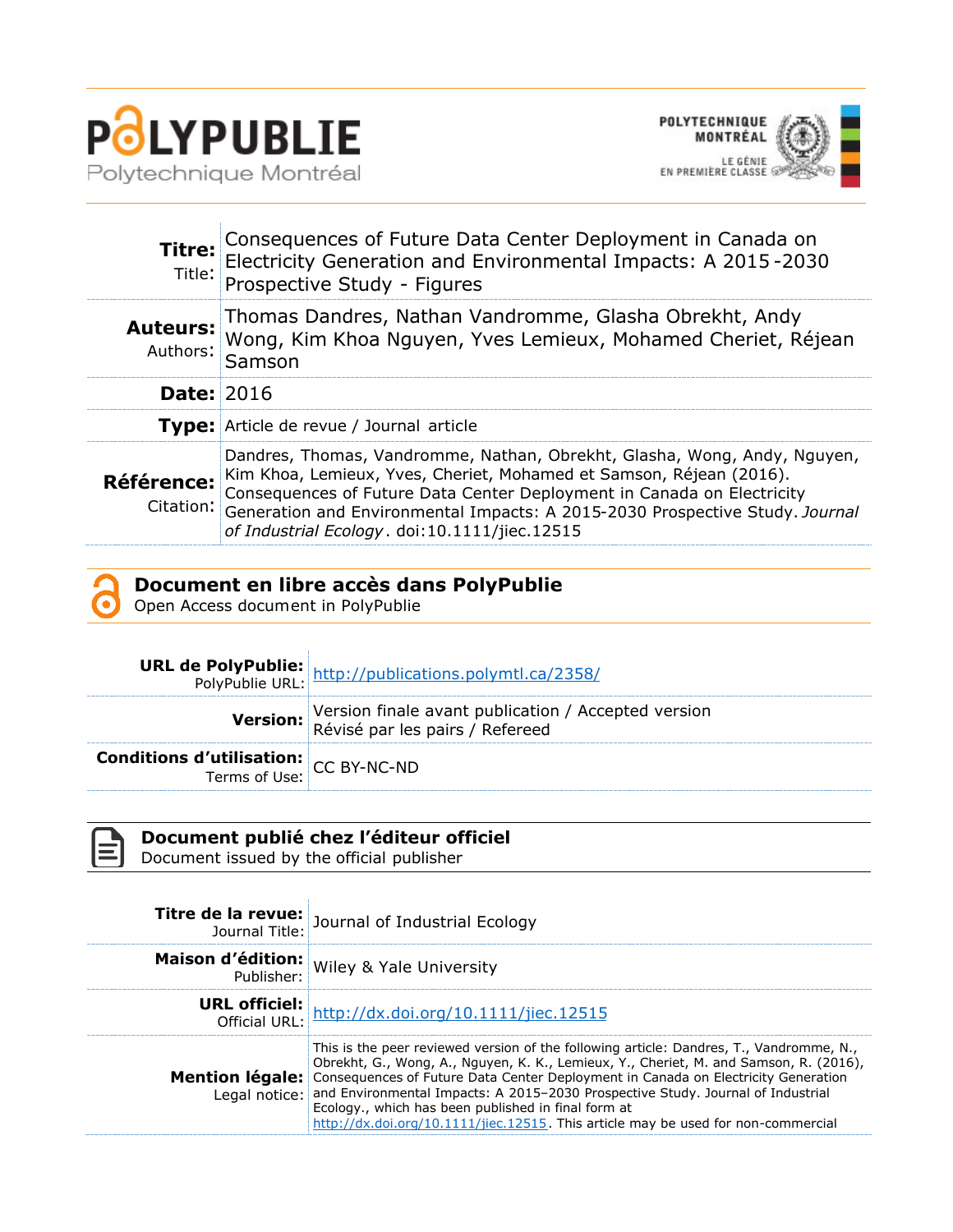**Ce fichier a été téléchargé à partir de PolyPublie, le dépôt institutionnel de Polytechnique Montréal** This file has been downloaded from PolyPublie, the institutional repository of Polytechnique Montréal

[http://publications.polymtl.ca](http://publications.polymtl.ca/)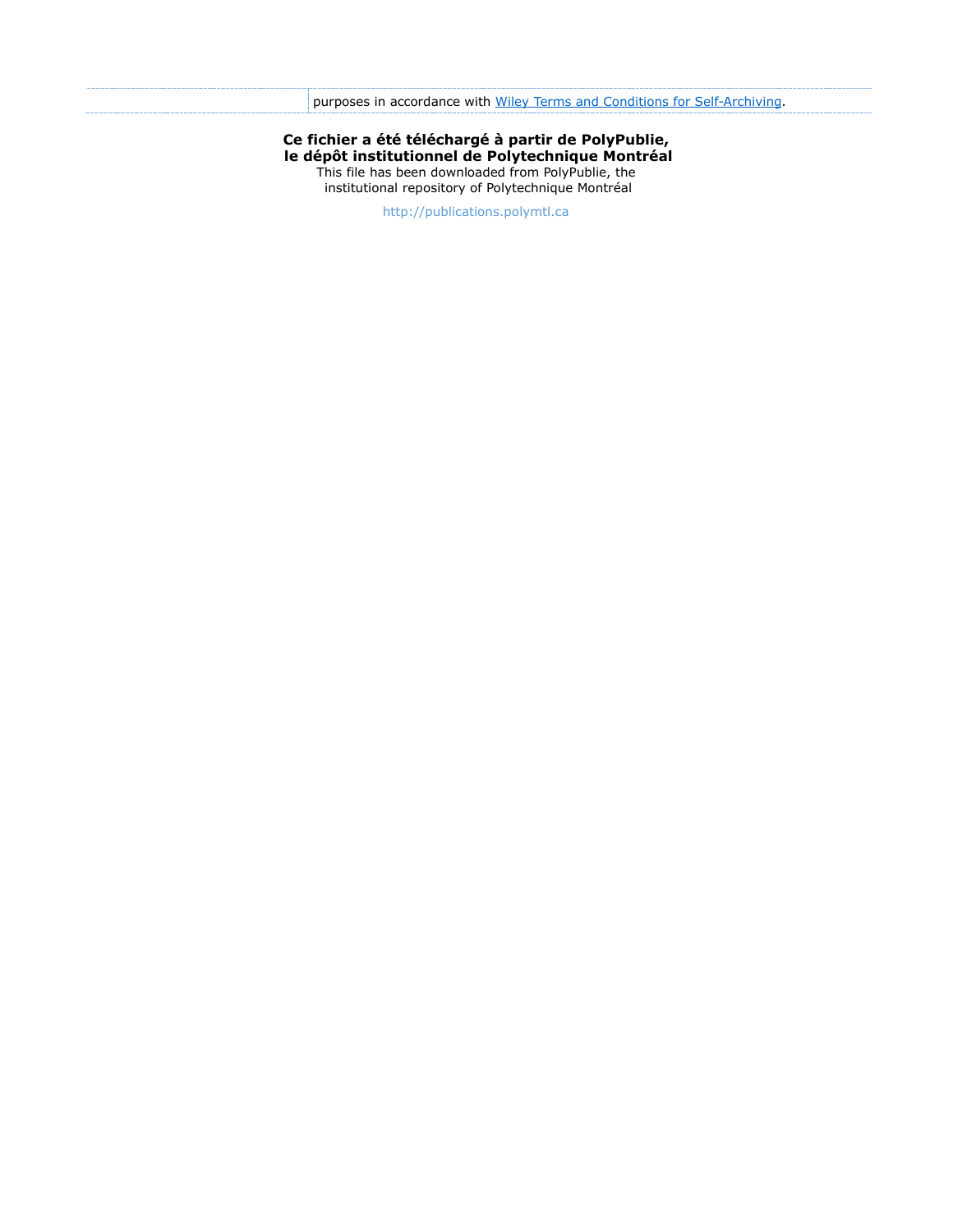

**Figure 1:** Scenarios of future power demands of additional data centers



**Figure 2:** Greenhouse gas emissions per year and per scenario as compared to the BAU scenario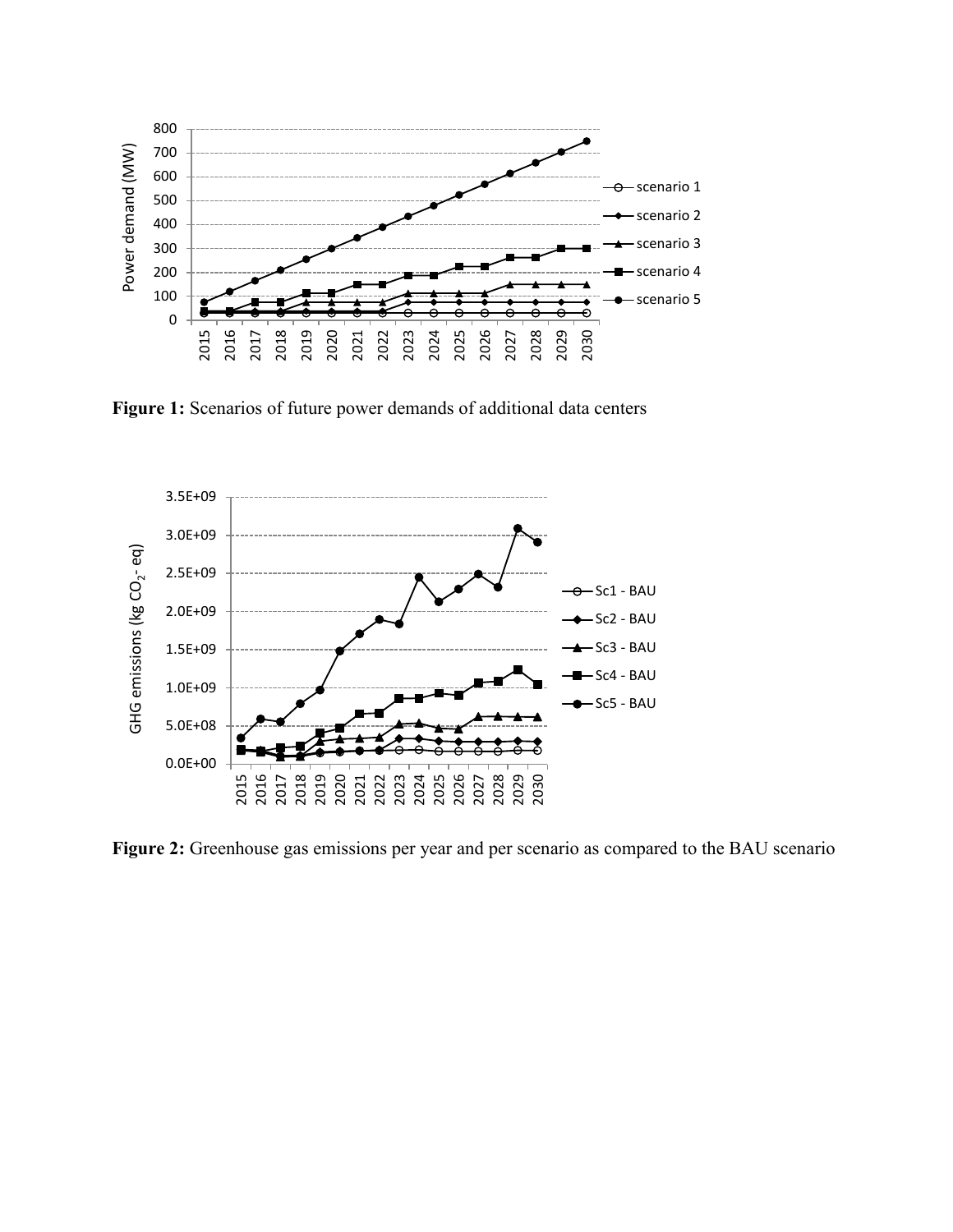

**Figure 3:** Relative impacts per marginal kWh, per scenario and per impact category



**Figure 4:** Relative contribution of marginal sources of electricity by scenario (2015–2030)